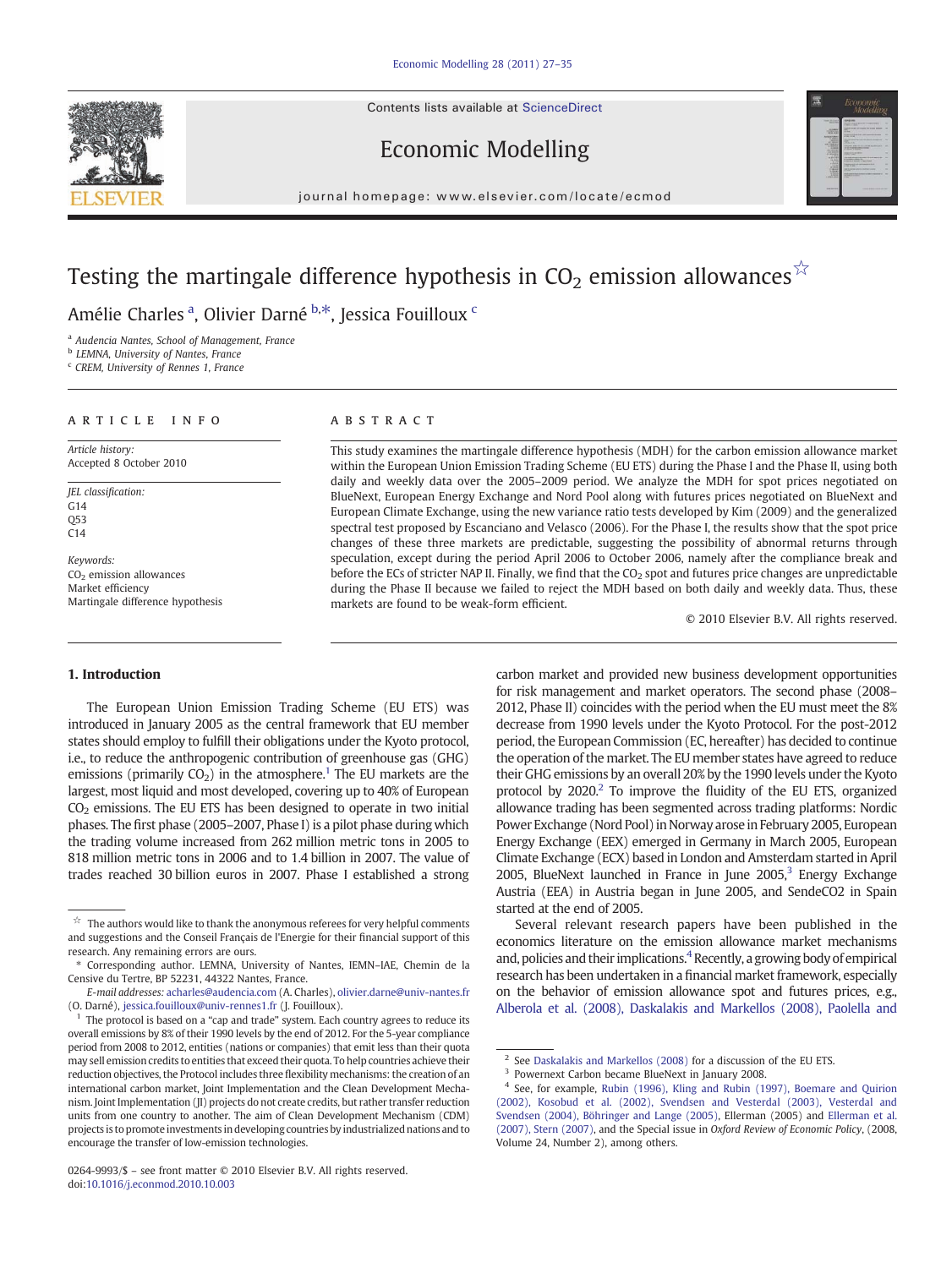# [Taschini \(2008\), Seifert et al. \(2008\), Benz and Trück \(2009\), and Boutaba](#page--1-0)  $(2009).$ <sup>5</sup>

An important question is whether the chosen mechanics of the EU ETS have allowed the market to operate efficiently during the Phase I (2005–2007) and since implementing the Phase II (2008– 2012). In other words, do emission allowance prices reflect all available information to the extent that no investor can systematically gain excess returns ([Jensen, 1978\)](#page--1-0)? Investigating this issue is crucial, because the prime aim of the EU ETS is to allow the participating countries to achieve environmental compliance in a cost-effective and economically optimal manner, both of which implicitly require that the market itself be efficient. The efficiency of the  $CO<sub>2</sub>$  market is particularly important for emission intensive firms, policy makers, risk managers and investors in the emerging class of energy and carbon hedge funds. Carbon market efficiency is intended to enable firms to achieve their emission reductions at minimum cost. One policy implication of inefficient markets is a greater need for regulation to improve information flows and reduce market manipulation.

Since the seminal papers of [Samuelson \(1965\) and Fama \(1965\),](#page--1-0) the efficient market hypothesis (EMH thereafter), and more precisely the weak-form informational market hypothesis, states that the information contained in past prices is instantly, fully and perpetually reflected in the asset's current price. This implies that the prices follow a random walk or a martingale. $6$  As a result, future price changes are purely unpredictable based on past price information and fluctuate only in response to the random flow of news (see, [Fama, 1970, 1991,](#page--1-0) [1998; Fama and French, 1988; Lo and MacKinlay, 1988](#page--1-0); among others). Moreover, given that price adjustment to a new piece of information is instantaneous and accurate, returns cannot be predicted. This means that historical price changes cannot be used to form superior forecasts or to earn trading profits above the level justified by the risk assumed. Most of the EMH studies on financial markets test for weak-form efficiency through the martingale difference hypothesis (MDH thereafter) where the current price is the best predictor of the future price and the returns are independent from (or uncorrelated with) the past values. If the  $CO<sub>2</sub>$  emission market is weak-form efficient, then the change in the  $CO<sub>2</sub>$  spot price follows a martingale difference sequence (MDS thereafter), and the price changes are unpredictable. This means that it is impossible for a trader to gain excess returns over time through speculation. If the market is not weak-form efficient, then the price changes are predictable. Thus, traders can generate abnormal returns through speculation. For these reasons, the predictability of returns is an important issue in carbon market efficiency. Nevertheless, little attention has been devoted to weak-form efficiency in  $CO<sub>2</sub>$  markets. [Seifert et al. \(2008\)](#page--1-0) show that BlueNext market is efficient, using autocorrelation tests and daily  $CO<sub>2</sub>$  spot data from June 24, 2005 to December 15, 2006. [Daskalakis and Markellos \(2008\)](#page--1-0) assess weakform efficiency by analyzing spot and futures market data from BlueNext, Nord Pool and ECX, using daily prices covering the period from the first available quote until December 12, 2006. They find that BlueNext and Nord Pool markets are not consistent with weak-form efficiency from variance ratio tests and technical analysis trading rules.

In this paper we extend the examination of the weak-form EMH in the EU ETS markets for  $CO<sub>2</sub>$  emission allowances in two ways. First, this study is based on a more extensive sample. We analyze daily data for three spot markets, BlueNext, EEX and Nord Pool, during the Phase I (2005–2008) and the Phase II (2008–2009) to compare the evolution between the two initial phases and these markets. We investigate the EMH over various sub-periods to analyze the effects of the important structural change due to the first disclosure of 2005 verified emissions in April 2006 revealing the long position of each plant, which was accompanied by a sudden allowance price collapse, as well as the EC's announcements of stricter National Allocation Plan (NAP, hereafter) II validation in October 2006, which reinforced the depressive effect on prices. We also consider the daily data for two futures markets, BlueNext and ECX, during the Phase II. Furthermore, we analyze the weekly data for the three spot and the two futures markets to see if the results are robust to different degrees of data aggregation and time horizons. The weekly data can overcome potential problems present in the daily data, which are caused by thin trading, bid–ask spread, and nonsynchronous trading. Second, the unpredictability of the  $CO<sub>2</sub>$  spot and futures price changes, which is an implication of weak-form market efficiency, is evaluated using a powerful method: the variance ratio (VR) test.<sup>7</sup> More precisely, we apply the bootstrapped automatic VR test proposed by [Kim \(2009\).](#page--1-0) This VR test is robust to heteroscedasticity and non-normality which are present in  $CO<sub>2</sub>$  emission allowance prices (e.g., [Daskalakis and](#page--1-0) [Markellos, 2008; Benz and Trück, 2009; Joyeux and Milunovich,](#page--1-0) [2010](#page--1-0)) and possess desirable small sample properties such as high power. We also apply the generalized spectral test developed by [Escanciano and Velasco \(2006\)](#page--1-0) which can capture possible nonlinear dependence (see [Escanciano and Lobato, 2009; Charles et al.,](#page--1-0) [forthcoming\)](#page--1-0).

The remainder of this paper is organized as follows. Section 2 presents the bootstrapped automatic VR test and the generalized spectral test. [Section 3](#page--1-0) summarizes the characteristics of the data. The empirical results on the MDH are given in [Section 4](#page--1-0). The conclusion is drawn in [Section 5.](#page--1-0)

## 2. Tests for martingale difference hypothesis

## 2.1. Variance ratio tests

Since the seminal work of [Lo and MacKinlay \(1988, 1989\) and](#page--1-0) [Poterba and Summers \(1988\),](#page--1-0) the standard variance ratio test or its improved modifications have been widely used to test for the unpredictability of price changes, including the multiple variance ratio test of [Chow and Denning \(1993\),](#page--1-0) sign and rank tests of [Wright](#page--1-0) [\(2000\),](#page--1-0) wild bootstrap test of [Kim \(2006\)](#page--1-0), and power-transformed test of [Chen and Deo \(2006\).](#page--1-0) 8

The VR test is based on the property that, if return is purely random, the variance of k-period return (or k-period differences),  $y_t - y_{t-k}$ , of the time series  $y_t$ , is k times the variance of the one-period return (or the first difference),  $y_t - y_{t-1}$ . Hence, the VR at lag k, VR(k), defined as the ratio of  $1/k$  times the variance of  $k$ -period return to that of oneperiod return, should be equal to one for all values of k.

The VR test evaluates the hypothesis that a given time series or its first difference (or return),  $x_t = y_t - y_{t-1}$ , is a collection of independent

 $^{\rm 5}$  Papers that have focused on the relationship between spot and futures markets for European Union Allowances (EUAs) include [Joyeux and Milunovich \(2010\), Trück](#page--1-0) [et al. \(2007\), Alberola and Chevallier \(2009\), Uhrig-Homburg and Wagner \(2009\) and](#page--1-0) [Daskalakis et al. \(2009\)](#page--1-0).

<sup>6</sup> The terms "random walk" and "martingale" have been interchangeably used in the literature. However, the martingale is less restrictive than the random walk. The martingale difference requires only independence of the conditional expectation of price changes from the available information, as risk neutrality implies, whereas the random walk model requires this and also independence involving the higher conditional moments of the probability distribution of price changes. It is also important to note that there is no equivalence between the two notions (efficiency and random walk): random walk implies the efficiency property, but the non validation of the random walk does not imply that the market is inefficient. See [Lo and](#page--1-0) [MacKinlay \(2001\)](#page--1-0) for a discussion on MDH and EMH.

[Lo and MacKinlay \(1989\)](#page--1-0) examined the VR, Dickey–Fuller unit root and Box– Pierce serial correlation tests and found that VR test is more powerful than the others under the heteroscedastic random walk.

See [Hoque et al. \(2007\) and Charles and Darné \(2009\)](#page--1-0) for a review.